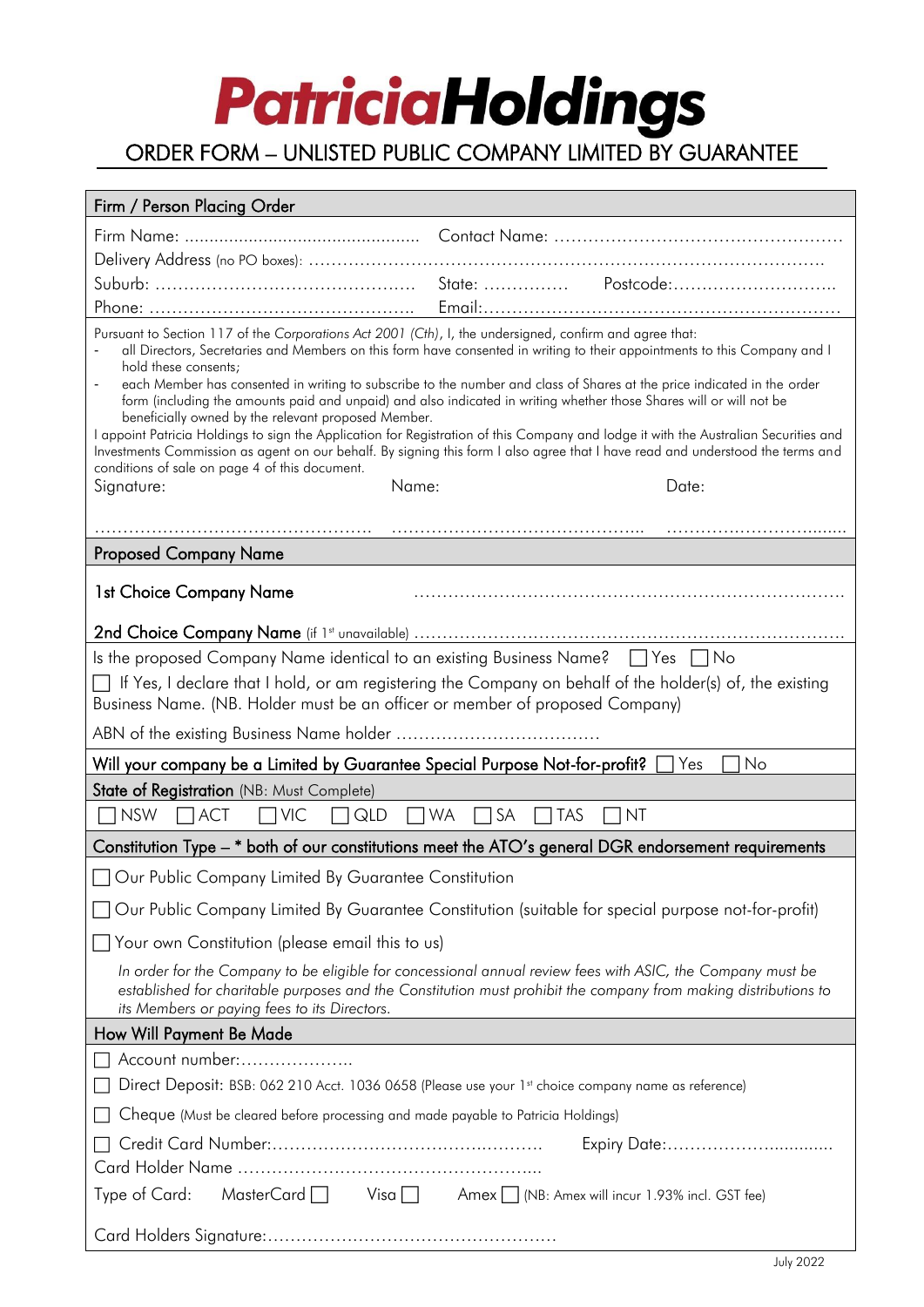| <b>Delivery Type</b>                                                                                                                                                                                                                                    |  |  |
|---------------------------------------------------------------------------------------------------------------------------------------------------------------------------------------------------------------------------------------------------------|--|--|
| \$1,224.00<br>A                                                                                                                                                                                                                                         |  |  |
| \$1,059.00<br>B                                                                                                                                                                                                                                         |  |  |
| $A[8 B]$ \ \$1,246.00                                                                                                                                                                                                                                   |  |  |
| A<br>a quality bound Company Register with identifying dividers for easy reference and filing of<br>compliance documents delivered to you via courier.                                                                                                  |  |  |
| B<br>a PDF version of the Company Register delivered to you via email.                                                                                                                                                                                  |  |  |
| Extras                                                                                                                                                                                                                                                  |  |  |
| Additional bound copies of Constitution (\$16.50 each) Number of extra copies:                                                                                                                                                                          |  |  |
| Bank Account Kit (PDF \$27.50 extra; Courier \$33.00 extra)                                                                                                                                                                                             |  |  |
| Common Seal (\$77.00 extra)                                                                                                                                                                                                                             |  |  |
| <b>Ultimate Holding Company</b>                                                                                                                                                                                                                         |  |  |
| Will this Company have an Ultimate Holding Company? <sub>12</sub> Yes<br>$\vert$ $\vert$ $\vert$ $\vert$ $\vert$ $\vert$                                                                                                                                |  |  |
|                                                                                                                                                                                                                                                         |  |  |
|                                                                                                                                                                                                                                                         |  |  |
|                                                                                                                                                                                                                                                         |  |  |
| Registered Office Address (No PO Boxes)                                                                                                                                                                                                                 |  |  |
| Will this Company occupy this address? $\Box$ Yes $\Box$ No<br>$\Box$ I confirm that the Occupier has consented in writing to the use of this address as the Registered Office<br>Address of the Company and has not withdrawn that consent (required). |  |  |
| Principal Place Of Business Address (No PO Boxes)                                                                                                                                                                                                       |  |  |
| Address:                                                                                                                                                                                                                                                |  |  |
| State:<br>Postcode:                                                                                                                                                                                                                                     |  |  |
| <b>Proposed Opening Hours</b>                                                                                                                                                                                                                           |  |  |
|                                                                                                                                                                                                                                                         |  |  |
| Guarantee Amount                                                                                                                                                                                                                                        |  |  |
|                                                                                                                                                                                                                                                         |  |  |
| Objects of the Company (only required if using the Patricia Holdings Constitution template)                                                                                                                                                             |  |  |
|                                                                                                                                                                                                                                                         |  |  |
|                                                                                                                                                                                                                                                         |  |  |
|                                                                                                                                                                                                                                                         |  |  |
|                                                                                                                                                                                                                                                         |  |  |
|                                                                                                                                                                                                                                                         |  |  |
|                                                                                                                                                                                                                                                         |  |  |
|                                                                                                                                                                                                                                                         |  |  |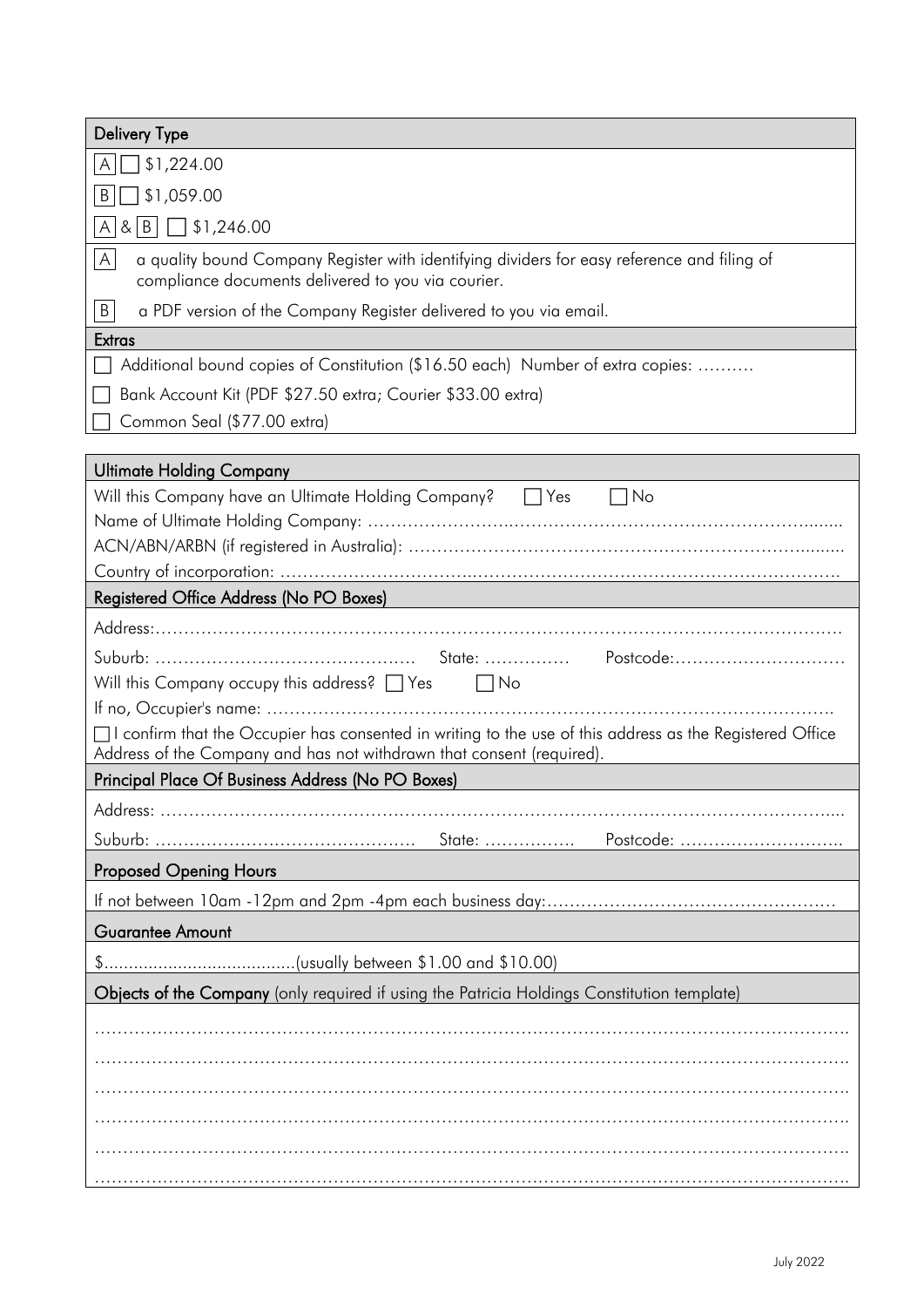#### OFFICERS AND MEMBERS DETAILS

Must be a minimum of 3 Directors (with at least two who reside in Australia) and at least 1 Secretary (who resides in Australia). All names must be full legal names as per Birth Certificate/Drivers Licence, no initials. Directors and Secretaries MUST also include all former given and family names *s117 Corporations Act 2001 (Cth).* (Members are only required to provide current given and family names). Under the *Income Tax Assessment Act 1936* (Cth), a company must appoint a Public Officer within three months after the company commences to carry on business or derive an income in Australia.

| Officer/Member Details Director   Chairperson   Secretary   Public Officer   Member/Subscriber   |                     |  |
|--------------------------------------------------------------------------------------------------|---------------------|--|
|                                                                                                  |                     |  |
|                                                                                                  |                     |  |
|                                                                                                  |                     |  |
|                                                                                                  |                     |  |
|                                                                                                  | Postcode:           |  |
|                                                                                                  |                     |  |
|                                                                                                  | State/Country:      |  |
|                                                                                                  |                     |  |
| Officer/Member Details Director   Chairperson   Secretary   Public Officer   Member/Subscriber   |                     |  |
|                                                                                                  |                     |  |
|                                                                                                  |                     |  |
|                                                                                                  |                     |  |
|                                                                                                  |                     |  |
|                                                                                                  |                     |  |
|                                                                                                  |                     |  |
|                                                                                                  | State/Country:      |  |
|                                                                                                  |                     |  |
| Officer/Member Details Director □ Chairperson □ Secretary □ Public Officer □ Member/Subscriber □ |                     |  |
|                                                                                                  |                     |  |
|                                                                                                  |                     |  |
|                                                                                                  |                     |  |
|                                                                                                  |                     |  |
|                                                                                                  |                     |  |
|                                                                                                  |                     |  |
|                                                                                                  | State/Country:      |  |
|                                                                                                  |                     |  |
| Officer/Member Details Director □ Chairperson □ Secretary □ Public Officer □ Member/Subscriber □ |                     |  |
|                                                                                                  |                     |  |
|                                                                                                  |                     |  |
|                                                                                                  |                     |  |
|                                                                                                  |                     |  |
|                                                                                                  | Postcode:           |  |
|                                                                                                  |                     |  |
| Place of Birth - Town/City:<br>Date of Birth:                                                    | State/Country:      |  |
|                                                                                                  |                     |  |
| Officer/Member Details Director   Chairperson   Secretary   Public Officer   Member/Subscriber   |                     |  |
|                                                                                                  |                     |  |
|                                                                                                  |                     |  |
|                                                                                                  |                     |  |
|                                                                                                  |                     |  |
|                                                                                                  |                     |  |
|                                                                                                  | State:<br>Postcode: |  |
|                                                                                                  |                     |  |